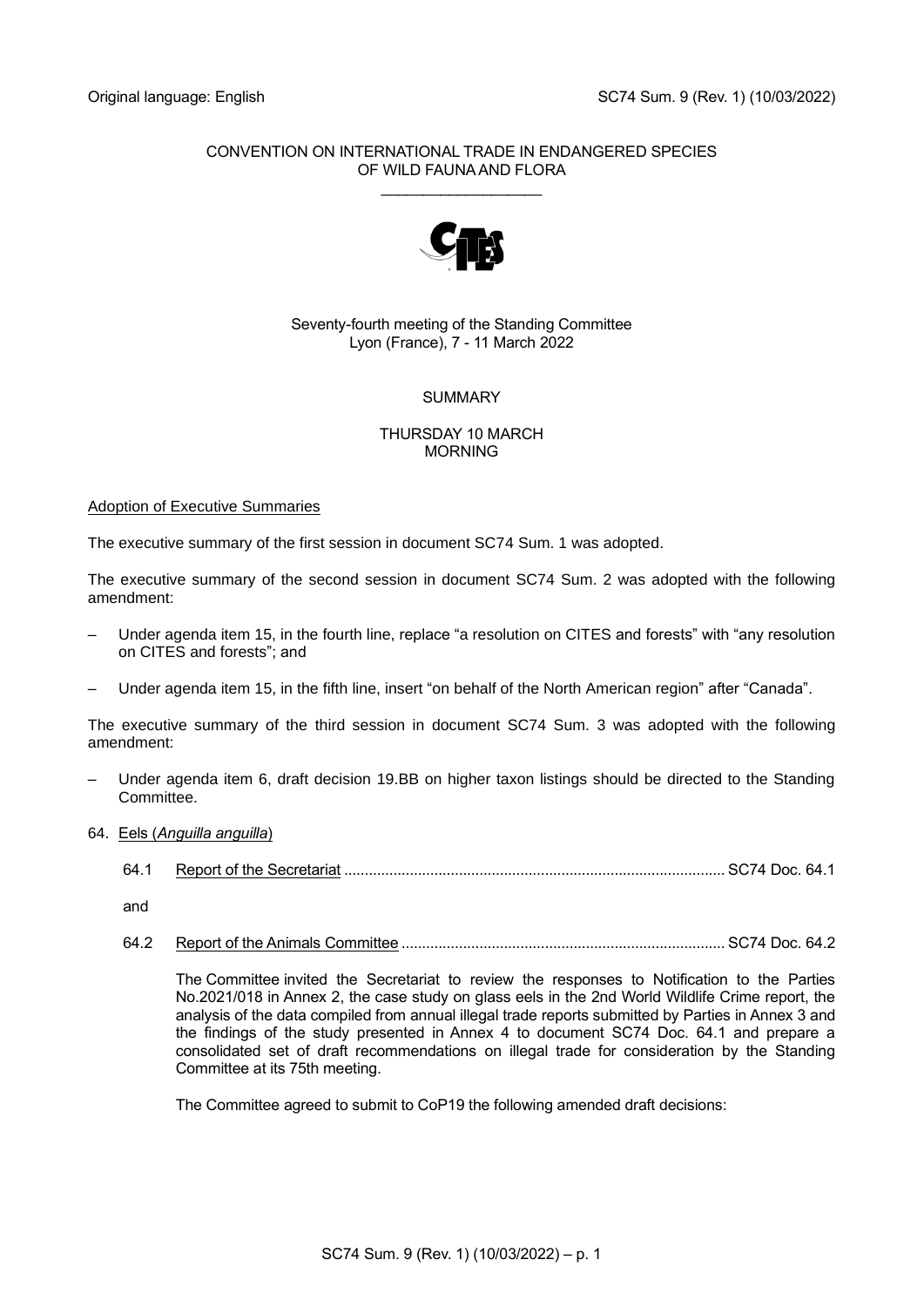### *19.AA Directed to range States of European eels (Anguilla anguilla)*

Range States of European eel (*Anguilla anguilla*) are encouraged to:

- a) submit any non-detriment finding studies on European eel they have undertaken to the Secretariat for inclusion on the CITES website; explore the different approaches that might be taken for making non-detriment findings for European eels traded as fingerlings (FIG) compared with those traded as other live eels (LIV); collaborate and share information with other Parties regarding such studies and their outcome, especially where the Parties share catchments or water bodies; seek review and advice from the Animals Committee or other suitable body on any non-detriment findings for European eels, where appropriate;
- b) develop and/or implement adaptive European eel management plans at national or sub-national (or catchment) level, with defined and time-bound goals, and enhance collaboration within countries between authorities and other stakeholders with responsibilities for eel management, and between countries where water bodies or catchments are shared;
- c) share information on stock assessments, harvests, the results of monitoring and other relevant data with the Joint Working Group on Eels (WGEEL) of the European Inland Fisheries and Aquaculture Advisory Commission, the International Council for the Exploration of the Seas and the Central Fisheries Commission for the Mediterranean (EIFAAC/ICES/GFCM), so that a full and complete picture of the state of the European eel stock can be established;
- d) develop measures or implement more effectively existing measures to improve the traceability of eels in trade (both live and dead);
- e) provide the Secretariat with information regarding any changes to measures they have in place to restrict the trade in live 'glass' or fingerling European eels;
- f) share with the Secretariat, where available, protocols and guidelines for reintroduction of seized live European eels to the wild; and
- g) provide information to the Secretariat on the implementation of this Decision or any updates to the information previously submitted in response to Notification [to the Parties No. 2021/018](https://cites.org/sites/default/files/notifications/E-Notif-2021-018.pdf) on eels, to allow it to report to the Animals Committee and Standing Committee, as appropriate.

#### *19.BB Directed to the Secretariat*

The Secretariat shall:

- a) issue a notification within 90 days of the close of the 19th meeting of the Conference of the Parties, inviting range States of European eel (*Anguilla anguilla*) to submit to the Secretariat information on the implementation of Decision 19.AA or any updates to the information previously submitted in response to Notification to the Parties No. 2021/018 on eels;
- b) prepare and submit a summary of the responses to Notification to the Parties No. 2021/018 on eels, including any updates provided under Decision 19.AA, with draft recommendations to the Animals Committee and Standing Committee, as appropriate, for their consideration; and
- c) submit the study prepared in the implementation of Decision 18.199, paragraph d), on levels of trade and trade patterns, especially in live eels for aquaculture, and sources of supply, identify any disparities between these, and draft recommendations for the more effective future management of harvests and trade for consideration by the Animals Committee and Standing Committee, as appropriate.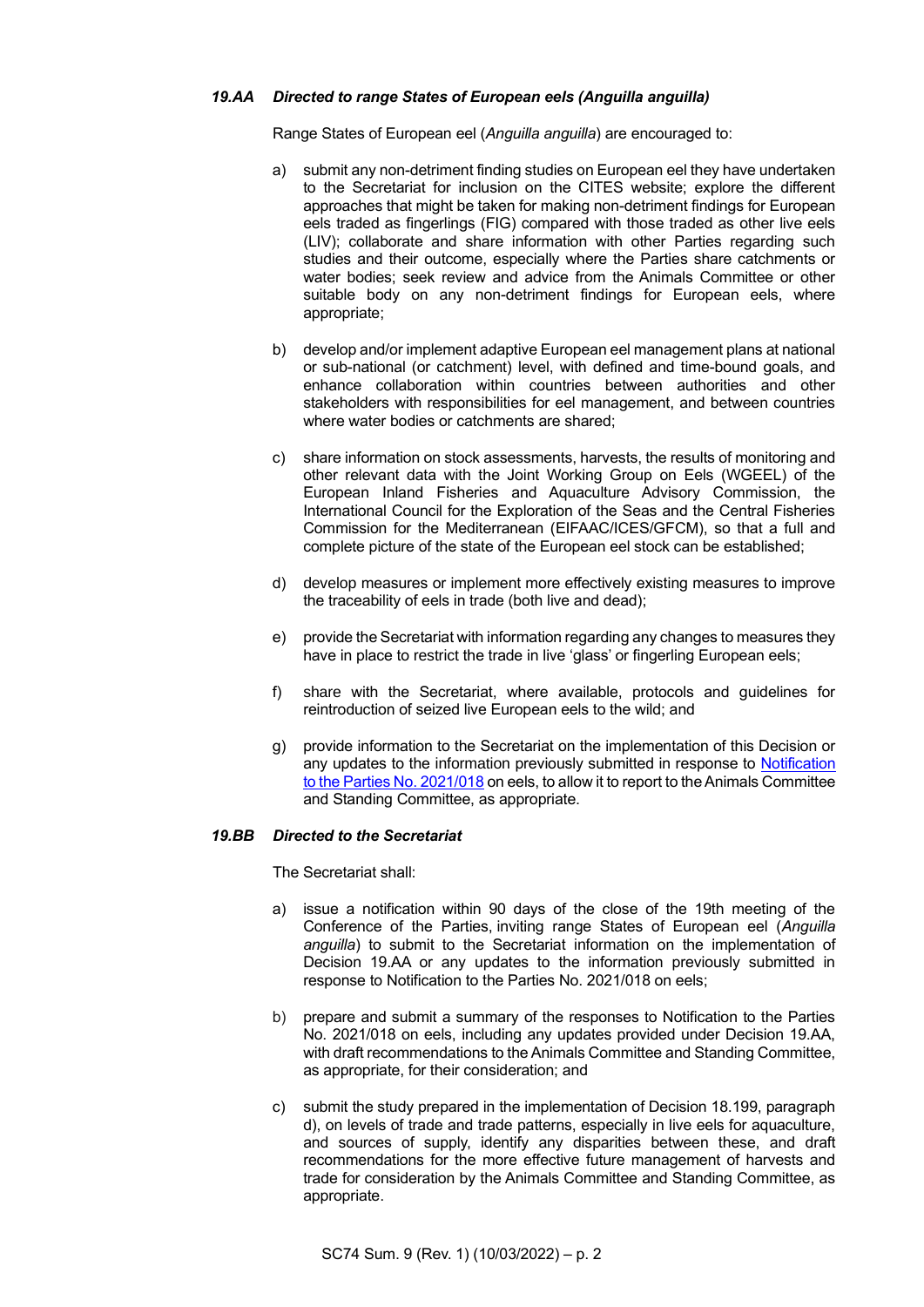### *19.CC Directed to the Animals Committee*

The Animals Committee shall:

- a) if requested, consider any reports submitted by Parties with respect to the making of non-detriment findings for trade in European eel and provide advice and guidance as needed; and
- b) consider the study referred to in paragraph c) of Decision 19.BB, the report produced by the Secretariat under paragraph b) of Decision 19.BB and make recommendations as appropriate, for consideration by the Standing Committee and the 20th meeting of the Conference of the Parties.

### *19.DD Directed to the Standing Committee*

The Standing Committee shall

- a) consider the report prepared by the Secretariat and any other available information relating to illegal trade in European eel and make recommendations as appropriate;
- b) review any advice and recommendations coming from the Animals Committee concerning Decision 19.CC and make recommendations as appropriate; and
- c) with the assistance of the Secretariat, engage with the World Customs Organization to examine the feasibility of harmonizing customs codes relevant to trade in all *Anguilla* species and report to the 20th meeting of the Conference of the Parties.

### 70. Seahorses (*Hippocampus* spp.)

| 70.1 |  |  |  |
|------|--|--|--|
|------|--|--|--|

and

70.2 Report of the Animals Committee ............................................................................... SC74 Doc. 70.2

The Committee noted document SC74 Doc. 70.1. and SC74 Doc. 70.2 and agreed to submit to CoP19 the following draft decisions:

#### *19.AA Directed to the Secretariat*

The Secretariat shall:

- a) subject to external funding, organize an expert workshop to discuss the implementation and enforcement of CITES for trade in *Hippocampus* spp., including the recommendations and outcomes from the Review of Significant Trade process, and propose practical steps to address implementation and enforcement challenges; and
- b) report on the implementation of paragraph a) to the Animals and Standing Committee, as appropriate.

### *19.BB Directed to the Animals Committee*

The Animals Committee shall:

a) analyse and review the results of any activities under Decision 19.AA, the report produced under Decision 18.229, paragraph c) i), and other relevant available information;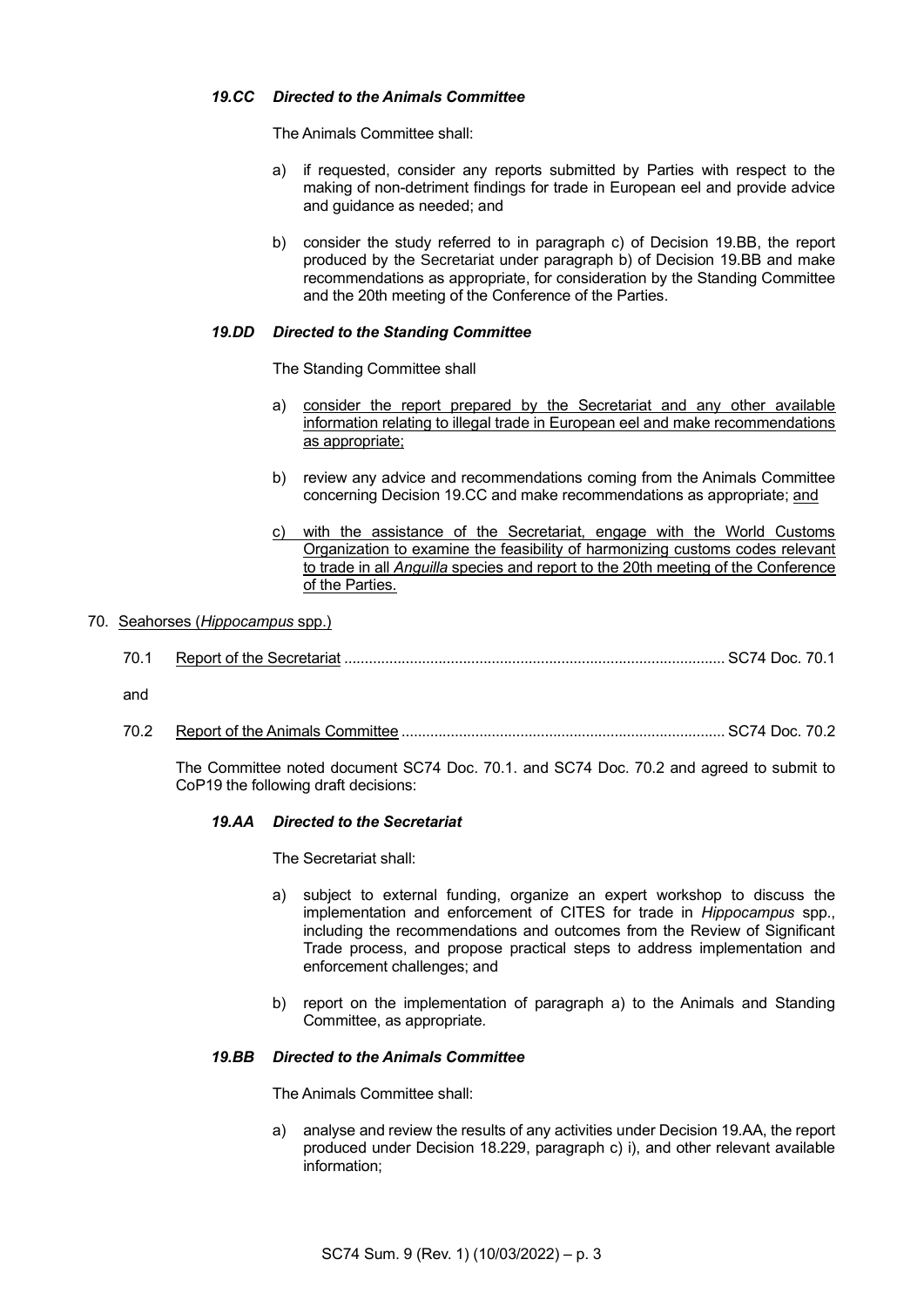- b) develop recommendations to the Parties, the Secretariat, and relevant stakeholders, as appropriate, to ensure sustainable and legal trade in seahorses; and
- c) report on the implementation of Decision 19.BB to the Standing Committee, as appropriate.

### *19.CC Directed to the Standing Committee*

The Standing Committee shall:

- a) analyse and review the results of any activities under Decision 19.AA, the report produced under Decision 18.229 paragraph c) i) and, as appropriate, the report of the Animals Committee;
- b) develop recommendations to the Parties and the Secretariat, as appropriate, to strengthen CITES implementation and enforcement for trade in seahorses; and
- c) report on the implementation of Decisions 19.AA to 19.CC to the Conference of the Parties at its 20th meeting.

# 79. Queen conch (*Strombus gigas*): Report of the Secretariat......................................................... SC74 Doc. 79

The Committee:

- a) noted the information contained in document SC74 Doc. 79;
- b) reminded Parties that the *Guidelines for the preparation and submission of the CITES annual illegal trade report* in Annex 2 to Notification to the Parties No. 2021/044 indicate that shells should preferably be reported by number and that meat should be reported in kilograms; and
- c) directed the Secretariat to submit to CoP19 those elements of Decisions 18.275 to 18.280 on queen conch that have not yet been implemented.
- 65. Precious corals [Order Antipatharia/Family Coralliidae]: Report of the Animals Committee ................................................................................................ SC74 Doc. 65

The Committee agreed to submit to CoP19 the recommendations in paragraphs 1, 2, 3 and 4 in the Annex 2 to document AC31 Doc. 23 Addendum in its report to CoP19.

- 80. Tortoises and freshwater turtles (Testudines spp.)
	- 80.2 Report of Madagascar................................................................................................. SC74 Doc. 80.2

and

80.1 Report of the Secretariat ............................................................................................. SC74 Doc. 80.1

The Committee noted documents SC74 Doc. 80.1 and SC74 Doc. 80.2.

The Committee:

- a) welcomed the work undertaken and initiatives ongoing in Madagascar to respond to and address wildlife crime, including illegal trade in tortoises and freshwater turtles;
- b) noted the ongoing nature of poaching and trafficking in tortoises and freshwater turtles affecting Madagascar, and encouraged its national authorities to:
	- i) further scale up efforts to address illegal trade in tortoises and freshwater turtles, in particular by scaling up efforts to gather information and intelligence concerning the criminal networks operating within and from the country, and by engaging representatives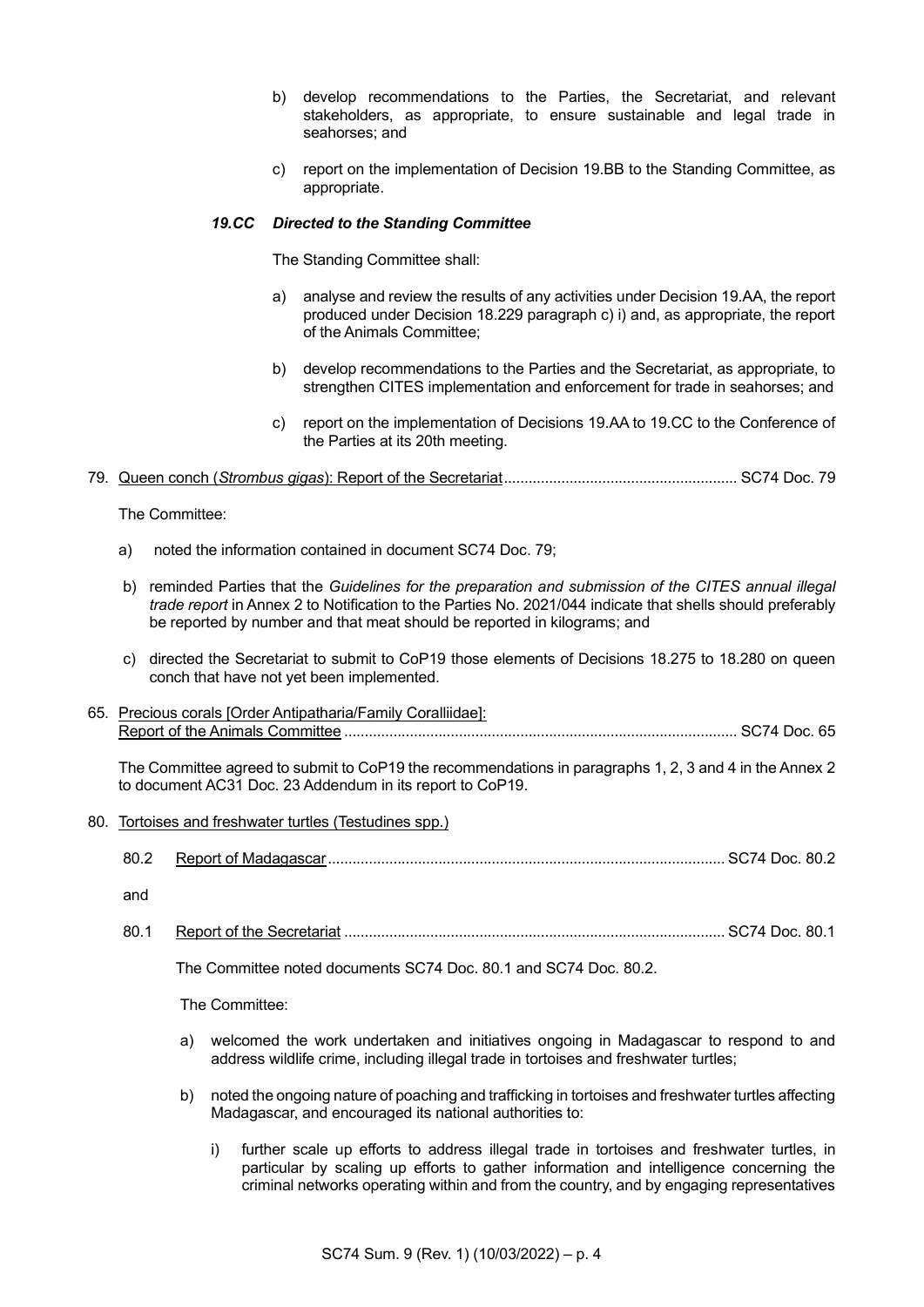from the Anti-Corruption Centres of the Ministry of Justice in such efforts, to pursue investigations targeting those individuals managing and organizing the illegal activities;

- ii) pursue activities to facilitate information and intelligence exchange with Parties that seize and confiscate tortoises and freshwater turtles originating from Madagascar, with the aim of initiating investigations to bring to justice the criminals involved across the illegal trade chain;
- iii) consider reviewing and amending Madagascar's legislation taking into consideration paragraphs 15 e), f) and g) of Resolution Conf. 11.3 (Rev. CoP18) on *Compliance and enforcement,* and associated recommendations resulting from the implementation of the International Consortium on Combating Wildlife Crime (ICCWC) *Wildlife and Forest Crime Analytic Toolkit* in the country; and
- iv) continue its efforts to inform and sensitize the public about endemic tortoise and freshwater turtle species of Madagascar and the importance of their conservation and protection, and undertake further awareness-raising activities targeting relevant national law enforcement agencies, to sensitize them about illegal trade in tortoises and freshwater turtles and the importance of scaling-up law enforcement efforts to address this illegal trade.
- c) requested the Secretariat to continue to monitor illegal trade in tortoise and freshwater turtle species as it affects Madagascar, and the measures being implemented to address it, and to bring any matters of concern that may arise to the attention of the Standing Committee.
- d) agreed that Decisions 18.286 and 18.287 have been implemented.

#### 59. Registration of operations that breed Appendix-I animal species in captivity for commercial purposes

- 59.1 Registration of the operation Earth Ocean Farms. S. de R.L. de C.V. (Mexico) breeding *Totoaba macdonaldi*
	- 59.1.1 Report of the Secretariat .......................................................................... SC74 Doc. 59.1.1

and

59.1.2 Report by Mexico...................................................................................... SC74 Doc. 59.1.2

The Committee voted on a motion to accept the application from Mexico to include *Totoaba macdonaldi*, bred by Earth Ocean Farms S. de R.L. de C.V., in the *CITES Register of operations that breed Appendix-I animal species for commercial purposes*, taking into account the commitments made by Mexico*.* The motion was approved by 9 votes in favor and 5 against, with one abstention.

The Committee requested Mexico to include information on the activities of the registered facility in its next report to the Secretariat under Decision 18.293.

59.2 Registration of the operation Tugan Falconry Club Ltd (Uzbekistan) breeding *Falco pelegrinoides* and *Falco peregrinus* ............................ SC74 Doc. 59.2

The Committee noted document SC74 Doc. 59.2 and further noted that Uzbekistan will provide further information to respond to the concerns raised in the document.

55. Captive-bred and ranched specimens: Report of the Secretariat............................................... SC74 Doc. 55

The Committee encouraged Parties to make use of the app and provide feedback on its usefulness to the Secretariat or directly through the feedback button in the app. The Committee requested the Secretariat to invite the Animals Committee to review the app and provide feedback.